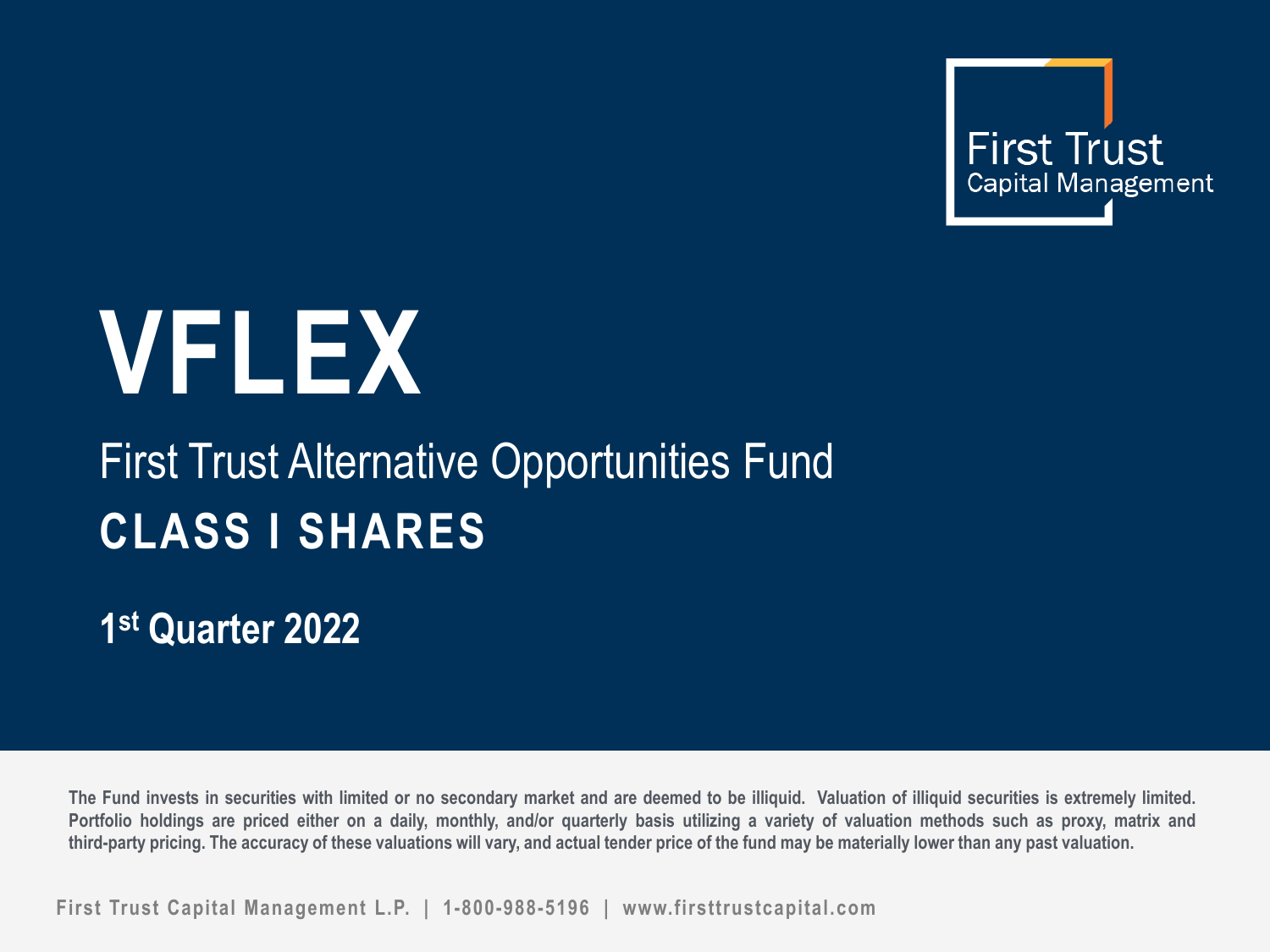FTCS is a newly formed joint venture between First Trust Capital Partners, LLC and VFT Holdings II L.P. FTCS offers various investment services through its operating units.



#### **Private Asset Platform**

Various principals of FTCS have been managing alternative investments for qualified advisory clients since the 1990s. The platform offerings have always included options from a list of select hedge fund, real estate and private equity managers through direct investments and allocation vehicles.

#### **Investment Research**

First Trust Alternative Investment Research ("FTAIR") is a separate dedicated business unit that operates to support the Asset Management business in a variety of capacities and strategies. The team's proprietary database and process is leveraged firm-wide and across our asset management strategies. FTAIR utilizes its expertise and extensive network to source private investments and has built a time-tested track record of offering highly-specialized strategies that seek to provide superior risk-adjusted returns.

#### **Asset Management**

First Trust Capital Management ("FTCM") is a multi-disciplinary investment organization headquartered in Chicago, IL. FTCM has a broad investor base that includes family offices, high-networth families, and institutions with a focus on innovative alternative investment solutions. FTCM has internal investment teams specializing in merger arbitrage, private funds, multi-asset mandates and private real estate.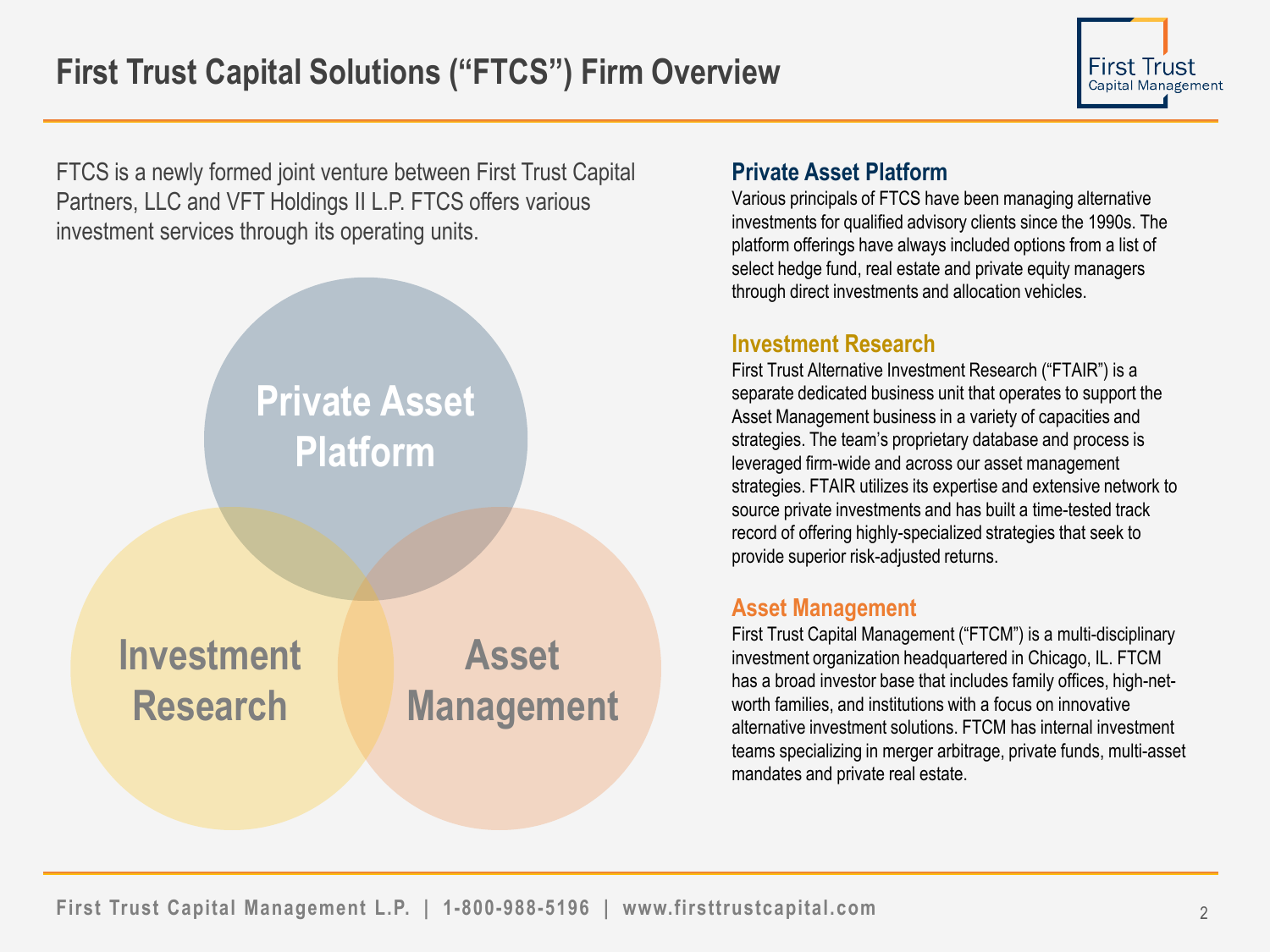

## **What Pain Points Have We Identified Within Alternative Investments?**

- Private Equity, Private Credit and Real Estate operators have begun to enter the registered investment space as investment of interval funds, tender offer funds and non-traded REITs.
- Investors who previously failed to meet the net worth requirements or high investment minimums of unregistered funds can now access these asset classes, on a limited basis, through registered vehicles.
- While the democratization of private strategies is a positive, there are still paperwork, tender offer, cost and investment minimum hurdles associated with implementing a client solution.

## **How is VFLEX Different?**

- VFLEX enables ALL investors to gain exposure to Private Equity, Private Credit, Real Estate and other investment strategies within one comprehensive, streamlined investment vehicle.
- VFLEX, as an interval fund, provides indirect exposure to certain asset classes that are not otherwise available to most investors. VFLEX requires less paperwork with fewer complexities compared to a direct investment in these asset classes.
- From a management perspective, the Fund's flexibility is key to constructing an alternative investment portfolio with a longer-term outlook.

## **VFLEX Offering**

- Multi-manager, multi-alternative strategy diversified across the private asset class sectors of private equity, real estate, alternative credit, hedged strategies, co-investments and liquid alternatives.
- Targets absolute returns across market cycles through dynamic asset allocation and disciplined fund selection within each asset class sector.

**Alternative investments may employ complex strategies, have unique investment and risk characteristics and may not be appropriate for all investors.**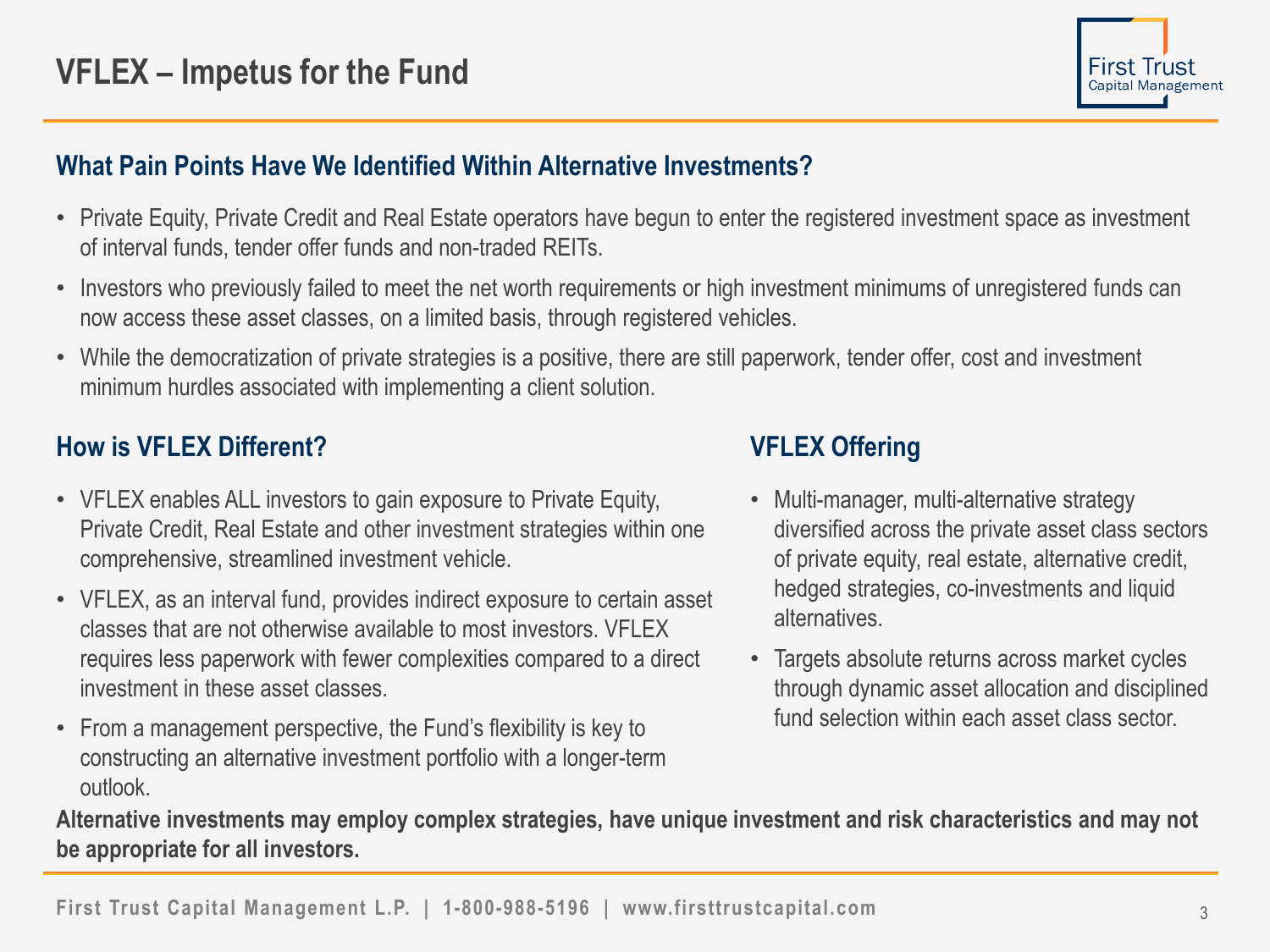

**VFLEX** 

## **Fund Structures**

|                      | <b>Interval Funds</b>                    | Open-End<br><b>Mutual Funds</b>          | <b>Listed</b><br><b>CEFs</b>             | LP<br><b>Private Funds</b> | <b>Offering:</b>                          |
|----------------------|------------------------------------------|------------------------------------------|------------------------------------------|----------------------------|-------------------------------------------|
| Purchase             | Click To Buy                             | Click To Buy                             | Click To Buy                             | Sub Docs                   | No Paperwork<br><b>Ticker Purchasable</b> |
| Liquidity*           | Quarterly                                | Daily                                    | Daily                                    | Varies                     | <b>Accessible</b>                         |
| Liquidity at NAV?    | Yes                                      | Yes                                      | No                                       | Yes                        | No Accreditation<br>Requirement           |
| Leverage Constraints | <b>Investment Company</b><br>Act of 1940 | <b>Investment Company</b><br>Act of 1940 | <b>Investment Company</b><br>Act of 1940 | Varies                     | <b>Low Minimum</b>                        |
| 1940-Act Registered  | Yes                                      | Yes                                      | Yes                                      | No                         | \$1,000 for I Share                       |
| Performance Fees**   | No (for VFLEX)                           | No                                       | No                                       | Yes                        | Liquidity*<br><b>Offered Quarterly</b>    |
| <b>Tax Treatment</b> | 1099                                     | 1099                                     | 1099                                     | $K-1$                      | 1099                                      |
| Qualified Purchaser  | <b>No</b>                                | No                                       | No                                       | Not exclusively            | Tax Reporting                             |

While FTCM has sought to design an interval fund that will reflect key characteristics and features such as no paperwork, accessible with no accreditation, quarterly liquidity (subject to limitations), no capital calls and 1099 reporting, investors should understand that such characteristics of its structure may deviate to varying degrees from those stated herein.

\*The liquidity of interval funds, listed CEFs, and limited partnership private funds are subject to limitations. With respect to VFLEX, a limited number of shares are eligible for quarterly repurchase at net asset value. An investment in the Fund should be considered illiquid.

\*\*While some interval funds charge performance fees, VFLEX does not.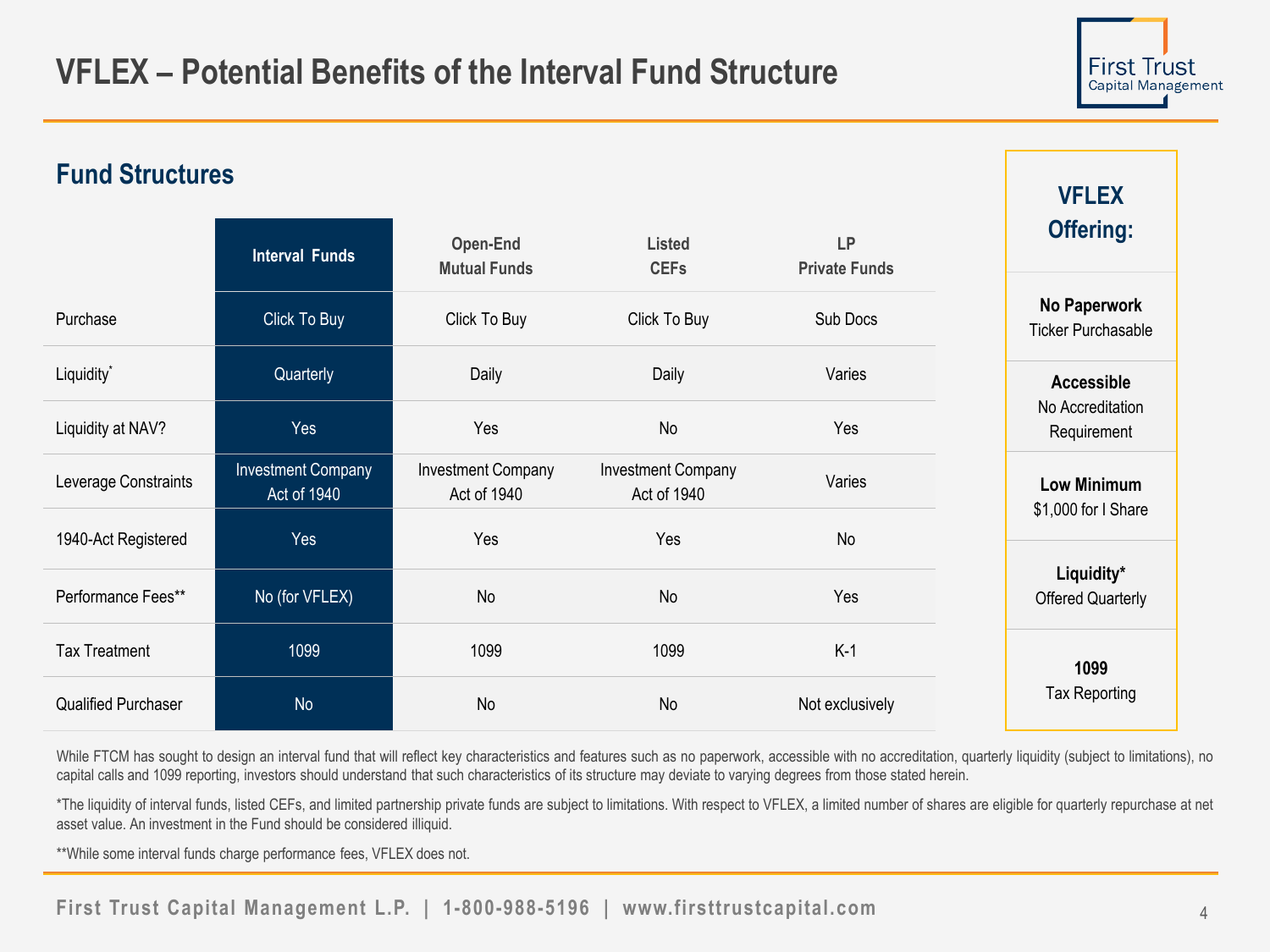## **Target Allocations**

- VFLEX invests in interval funds, tender offer funds, non-traded REITs and other investment structures including direct coinvestments to help provide better access to institutional alternative strategies, such as Private Equity, Real Estate, Alternative Credit, Hedged Strategies and Liquid Alternatives.
- Through a diversified, dynamic approach, the portfolio management team sets target allocations across private asset classes and then actively selects managers within those sectors to achieve potential outperformance.



<sup>1</sup> This represents a model portfolio for The First Trust Alternative Opportunities Fund (the "Fund"). The model portfolio is a portfolio that represents First Trust Capital Management's view on what the Fund's portfolio may look like under normal market conditions. The portfolio is actively managed and will seek to achieve its investment objective by utilizing a flexible asset allocation strategy across a wide array of asset classes and sectors. The weights are intended as guidelines and First Trust Capital Management may choose to focus on countries or regions, asset classes, industries and sectors to the exclusion of others at any time or from time to time based on market conditions and other factors. Model portfolio allocations should not be relied upon as an indicator of future results or used as the basis for investment decisions.

<sup>2</sup> Holdings as of 3/31/2022 and are subject to change.

First Trust Capital Management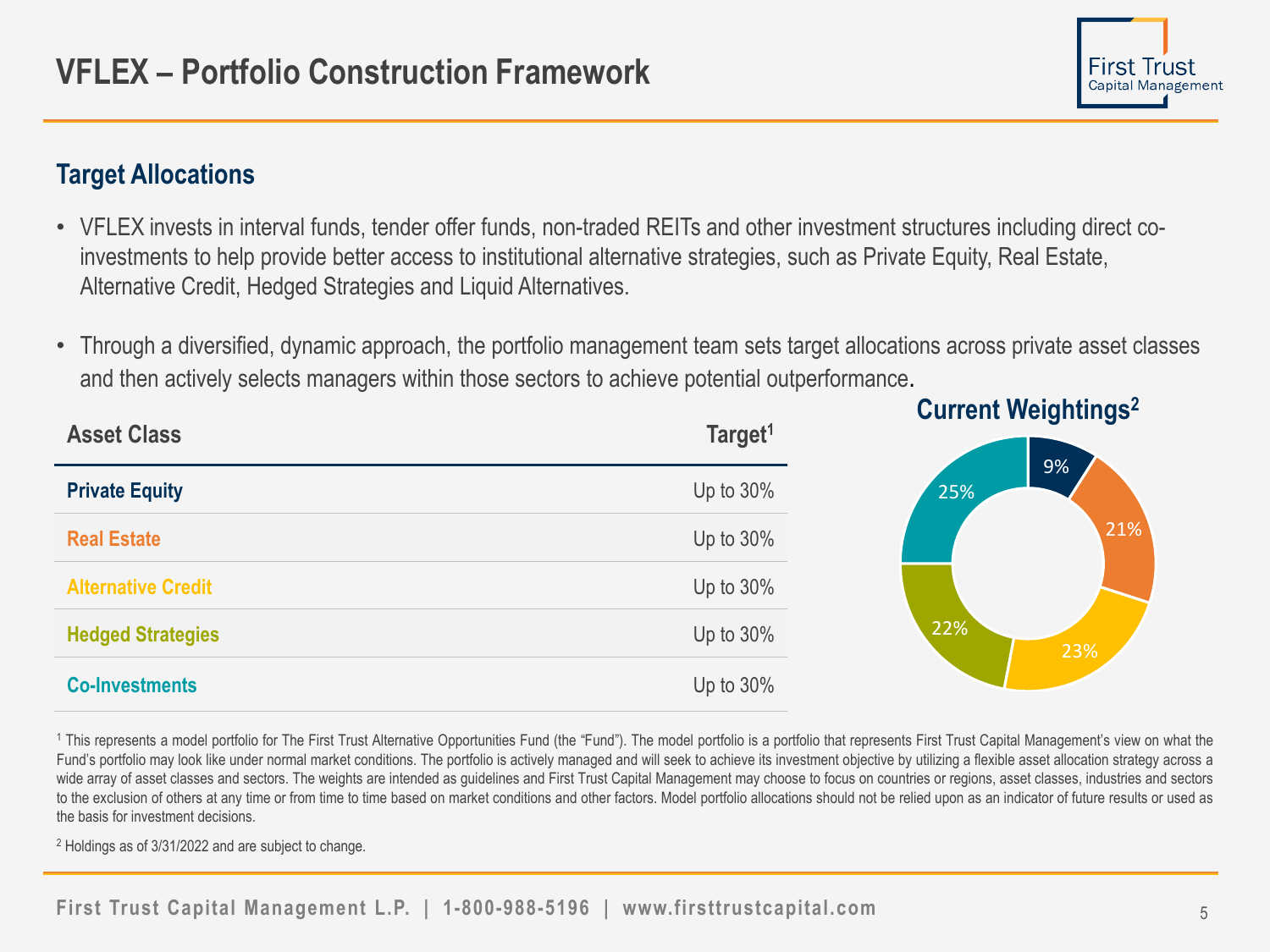#### **Alternative Asset Classes**

| <b>Private Equity</b>     | The Private Equity sub-strategy seeks to provide exposure to secondary and primary investments in private equity and other private asset funds and, to a limited<br>degree, to direct investments in operating companies.                                                                                |
|---------------------------|----------------------------------------------------------------------------------------------------------------------------------------------------------------------------------------------------------------------------------------------------------------------------------------------------------|
| <b>Co-Investments</b>     | Top co-investment opportunities are typically only available to investors that have substantial allocations to a manager's existing private vehicle. FTCM sources<br>these opportunities across direct lending, distressed credit, leveraged buyouts, mezzanine equity and growth capital opportunities. |
| <b>Real Estate</b>        | The managers of the Fund's Real Estate private funds invest across multiple core real-asset type funds, including industrial, multi-family, retail, and office, in multiple<br>geographies across North America with the potential to expand the holdings to include real-assets in Europe.              |
| <b>Alternative Credit</b> | The managers employ a multi-sector approach spanning residential, commercial, corporate, consumer and specialty finance markets. The emphasis is on alternative<br>credit investments, including private loans, illiquid credit and stressed/distressed credit.                                          |
| <b>Hedged Strategies</b>  | The objective is to construct a balanced portfolio of hedge funds across Arbitrage, Credit, Event Driven, Long/Short Equity and Multi-Strategy managers. The<br>exposure aims to provide a core alternatives exposure that is uncorrelated to stocks and bonds.                                          |

#### **Liquid Sub-Strategies**

| <b>Closed End</b><br><b>Fund Arbitrage</b> | The manager of the Closed-End Fund Arbitrage strategy has a core expertise in identifying themes in the closed-end fund ("CEF") universe that may cause constituents of<br>that universe to trade at discounts or premiums to their underlying net-asset-value.<br>The team looks for CEFs trading at a material discount to its NAV and then seeks to benefit from mean reversion of those discounts which historically ebb and flow due to<br>cyclical and investor behavioral reasons.                                                                                                                           |
|--------------------------------------------|---------------------------------------------------------------------------------------------------------------------------------------------------------------------------------------------------------------------------------------------------------------------------------------------------------------------------------------------------------------------------------------------------------------------------------------------------------------------------------------------------------------------------------------------------------------------------------------------------------------------|
| <b>Structured Credit</b>                   | The manager of the Structured Credit strategy employs a top-down strategy to identify relative valuation opportunities within structured credit markets and a bottom-up credit<br>selection process to selecting individual issuers.<br>The managers will invest opportunistically across a wide range of credits and issuer types based on relative value within fixed income. Specifically, the strategy targets<br>opportunities in: Residential Mortgage-Backed Securities (RMBS); Commercial Mortgage-Backed Securities (CMBS); Collateralized Loan Obligations (CLOs); and Asset-<br>Backed Securities (ABS). |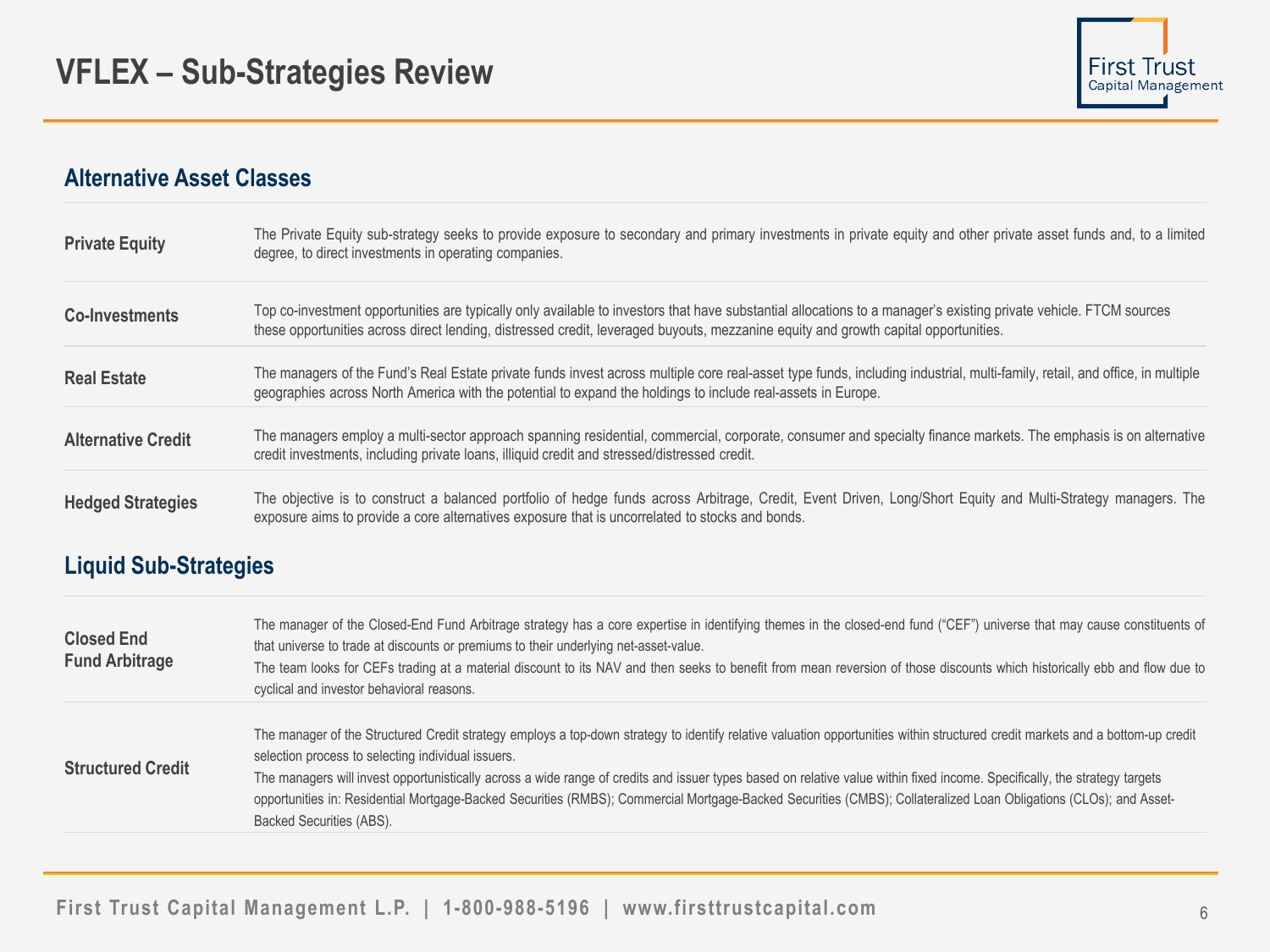## **VFLEX Income Comparison**





Data as of 3/31/2022. Source: Morningstar. 7-10 Year Treasury Bond: IDC US Treasury 7-10 Year Index, Dividend Equities: Russell 1000 Value Index, Municipal Bonds: ICE AMT-Free US National Municipal Index, Corporate Bonds: Bloomberg U.S. Aggregate Bond Index, US Public REITs: FTSE Nareit Equity REITS Index, Utility Equities: Russell 1000 Utilities, High Yield Bonds: Markit iBoxx USD Liquid High Yield Index. Indexes are unmanaged and an investor cannot directly invest in an index. The asset classes shown here offer different characteristics in terms of income, tax treatment, capital appreciation and risk. Stocks are subject to risks such as an economic recession and the possible deterioration of either the financial condition of the issuers of the equity securities or the general condition of the stock market. Bonds are subject to fluctuations due to higher interest rates, economic recession, deterioration of the bond market or investors' perception thereof, possible downgrades and defaults of interest and/or principal. REITs are subject to fluctuations due to higher interest rates and potentially choosing the wrong underlying investments, while its dividends are taxed as ordinary income. Please see index definitions at the end of this presentation.

<sup>1</sup>The Fund has implemented a level distribution policy resulting in monthly distributions of \$0.11583 per share of common stock, representing an annual distribution rate of 5.0% as of 3/31/2022. The distribution policy may be modified at any time. There is no guarantee that the Fund will be able to meet or maintain its distribution policy. Distributions may be paid from sources other than ordinary income, such as net realized short-term capital gain, net realized long-term capital gain and return of capital. The actual amounts and sources of the amounts for tax reporting purposes will depend on the Fund's investment experience during the remainder of its fiscal year and may be subject to changes based on tax regulations. If a distribution includes anything other than net investment income, the Fund provides a Section 19(a) notice of the estimate of its distribution sources at that time. These estimates may not match the final tax characteristics (for the full year's distributions) contained in shareholders' 1099-DIV forms at year-end.

Performance data quoted represents past performance. Past performance is not a guarantee of future results and current performance may be higher or lower than performance quoted. Investment returns and principal value will fluctuate and shares when sold or redeemed, may be worth more or less than their original cost. You can obtain performance information which is current through the most recent *quarter-end by visiting www.firsttrustcapital.com.*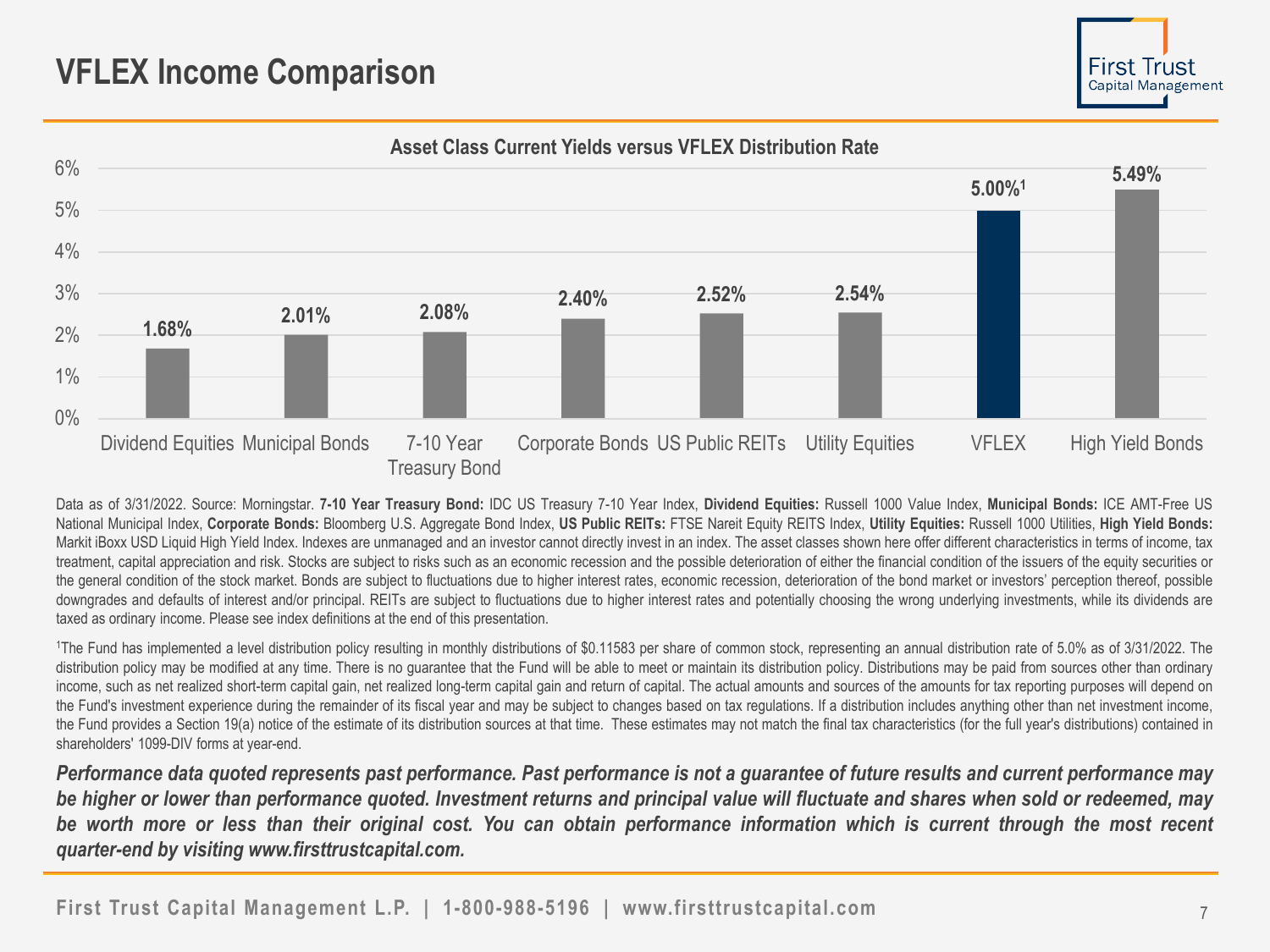## **VFLEX – Portfolio Holdings as of 3/31/2022**

|                | <b>Asset Class</b>        | Manager                                 | Strategy                         | Structure                     | Weight |
|----------------|---------------------------|-----------------------------------------|----------------------------------|-------------------------------|--------|
| <b>COL</b>     | <b>Private Equity</b>     | Pomona Investment Fund                  | <b>Private Equity</b>            | Tender Offer Fund             | 4.7%   |
| ш              | <b>Private Equity</b>     | Stepstone CPRIM                         | <b>Private Equity</b>            | Tender Offer Fund             | 4.0%   |
| ш              | <b>Real Estate</b>        | JLL Income Property Trust               | <b>Core Real Estate</b>          | Private REIT                  | 5.4%   |
| <b>COL</b>     | <b>Real Estate</b>        | <b>Bailard Real Estate Fund</b>         | Value-Add Real Estate            | <b>Private REIT</b>           | 5.6%   |
| <b>COL</b>     | <b>Real Estate</b>        | Pender Capital Asset-Based Lending      | <b>CRE-Backed Bridge Lending</b> | Limited Partnership (LP)      | 5.2%   |
| ш              | <b>Real Estate</b>        | Oak Street Real Estate Capital          | Net Lease Real Estate            | Private REIT                  | 1.8%   |
| $\mathcal{L}$  | <b>Real Estate</b>        | Nuveen                                  | Sector Specific: Multi-Family    | Private REIT                  | 3.0%   |
| $\blacksquare$ | <b>Alternative Credit</b> | Palmer Square Income Opportunities Fund | CLOs                             | <b>Interval Fund</b>          | 3.7%   |
| $\mathbf{r}$   | <b>Alternative Credit</b> | Griffin Bain                            | <b>Private Credit</b>            | <b>Interval Fund</b>          | 1.7%   |
| $\mathbf{r}$   | <b>Alternative Credit</b> | <b>Cliffwater Corporate Lending</b>     | Multi Market Direct Lending      | Interval Fund                 | 5.5%   |
| $\mathbf{r}$   | <b>Alternative Credit</b> | <b>Cliffwater Enhanced Lending</b>      | Opportunistic Private Credit     | <b>Interval Fund</b>          | 3.0%   |
| $\mathbf{r}$   | <b>Alternative Credit</b> | Angel Oak Capital Advisors              | <b>Structured Credit</b>         | Separately-Managed Acct (SMA) | 9.1%   |
| ш              | Direct Co-Investment      | <b>Undisclosed Operator</b>             | Asset-Backed Bridge Loans (11)   | Co-Investment                 | 8.9%   |
| ш              | Direct Co-Investment      | <b>Undisclosed Operator</b>             | Static CLO Equity Tranches (14)  | Co-Investment                 | 8.8%   |
| ш              | Direct Co-Investment      | <b>Undisclosed Operator</b>             | 2nd Lien Loan & Equity Warrants  | Co-Investment                 | 5.3%   |
| <b>COL</b>     | Direct Co-Investment      | <b>Undisclosed Operator</b>             | Venture Capital (2)              | Co-Investment                 | 2.3%   |
| <b>College</b> | <b>Hedged Strategies</b>  | <b>DSC Meridian Capital</b>             | <b>Event Driven Credit</b>       | Limited Partnership (LP)      | 2.3%   |
| <b>Tale</b>    | <b>Hedged Strategies</b>  | <b>Linden Capital Advisors</b>          | Convertible Bonds                | Limited Partnership (LP)      | 2.2%   |
| <b>College</b> | <b>Hedged Strategies</b>  | Hudson Bay                              | Multi-Strategy Mandate           | Limited Partnership (LP)      | 2.5%   |
| <b>College</b> | <b>Hedged Strategies</b>  | Walleye Opportunities Fund              | Multi-Strategy Trading           | Limited Partnership (LP)      | 1.9%   |
| <b>College</b> | <b>Hedged Strategies</b>  | Point72 Capital                         | Multi-Strategy Platform          | Limited Partnership (LP)      | 1.9%   |
| <b>College</b> | <b>Hedged Strategies</b>  | RiverNorth Capital Management           | Closed-End Fund Arbitrage        | Separately-Managed Acct (SMA) | 6.0%   |
| ш              | <b>Hedged Strategies</b>  | Driehaus Event Driven                   | <b>Event Driven</b>              | <b>Mutual Fund</b>            | 2.4%   |
| ш              | <b>Hedged Strategies</b>  | <b>Glenmede Secured Options</b>         | <b>Option Writing</b>            | <b>Mutual Fund</b>            | 2.7%   |
|                |                           |                                         |                                  |                               |        |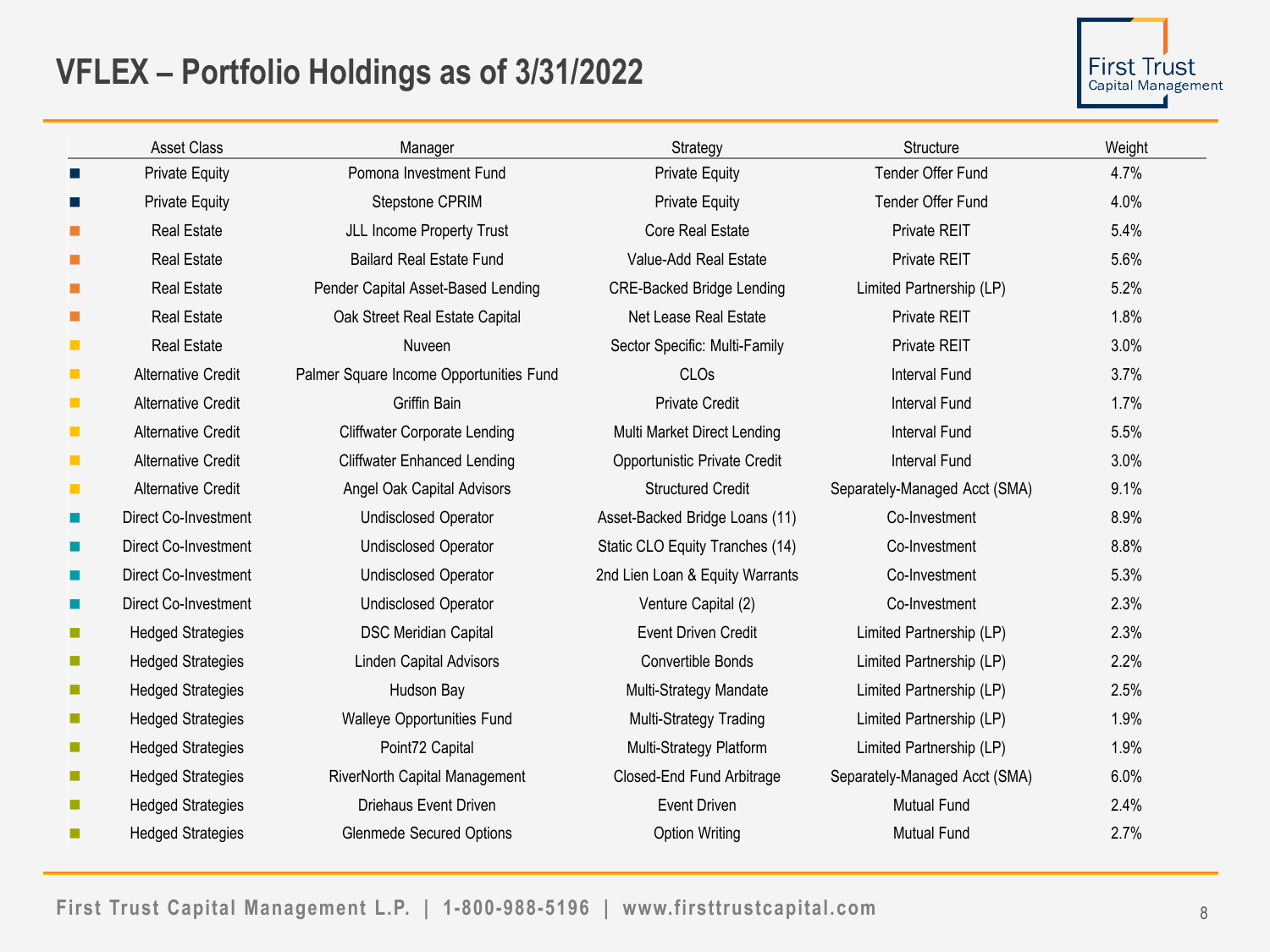## **Direct Co-Investment Sleeve: CLO Program Example**



To date, VFLEX has participated in fifteen static collateralized loan obligations (CLO) transactions since 2019. The CLO deals have:

- Gained anywhere from +2% to +73%, averaging a +29% gain.
- Contributed anywhere from 14 to 80 basis points, totaling +450 basis points in attribution since inception through 3/31/2022.
- Currently represent anywhere from 0.2% to 1.6% of Fund NAV, aggregating to 8.8% of Fund NAV as of 3/31/2022.

Metrics by co-investment deal can be found in the table below:

| <b>Name/Deal</b> | Gain/Loss     | <b>Attribution</b> | <b>NAV</b>             |
|------------------|---------------|--------------------|------------------------|
| CLO LOAN 1       | 45%           | 0.67%              | <b>Exited Position</b> |
| CLO LOAN 2       | 73%           | 0.69%              | 0.3%                   |
| CLO LOAN 3       | 72%           | 0.65%              | 0.2%                   |
| CLO LOAN 4       | 54%           | 0.80%              | 0.4%                   |
| CLO LOAN 5       | 22%           | 0.26%              | 0.3%                   |
| CLO LOAN 6       | 29%           | 0.19%              | 0.2%                   |
| CLO LOAN 7       | 24%           | 0.56%              | 0.6%                   |
| CLO LOAN 8       | 16%           | 0.20%              | 0.3%                   |
| CLO LOAN 9       | 17%           | 0.05%              | 0.5%                   |
| CLO LOAN 10      | 4%            | 0.14%              | 0.4%                   |
| CLO LOAN 11*     | 4%            | 0.15%              | 0.9%                   |
| CLO LOAN 12*     | 2%            | 0.14%              | 1.6%                   |
| CLO LOAN 13*     | n/m           | n/m                | 1.0%                   |
| CLO LOAN 14*     | n/m           | n/m                | 1.3%                   |
| CLO LOAN 15*     | n/m           | n/m                | 0.7%                   |
|                  | 29% (average) | $+4.50%$           | 8.8%                   |

#### **Program Overview**

- Diversified pool of institutional, large bank loans actively managed by an institutional credit manager.
- Individual loans vary in size, but the sponsor typically focuses on corporate loans, which are Fortune 1000-type and \$1 billion or more in size (i.e., broadly-syndicated).
- A typical CLO has a structure, which is quite like a typical corporation where there are assets, liabilities, and equity.
- Assets are expected to generate interest, which then pays the debt in order of priority (i.e., AAA, AA, A, BBB, BB, B).
- FTCM retains the equity portion which has potential upside if the institutional credit manager manages the CLO effectively, because they can potentially earn the yield from the assets less the amount paid to debt holders.

\* New positions added in Q4 2021 & Q1 2022 and performance is not meaningful. Source: UMB Bank & Lightkeeper Portfolio Intelligence. The CLO deals above, in aggregate, represented 8.8% of Fund NAV as of 3/31/2022. Attribution represents the portion that each CLO contributed to VFLEX's total return from 1/1/2019 - 3/31/2022. Subject to change. Performance and attribution is gross of all fund fees and expenses. Definitions: Collateralized loan obligations (CLOs) are a form of securitization where payments from multiple middle sized and large business loans are pooled together and passed on to different classes of owners in various tranches. Net asset value (NAV) represents the Fund's net assets (assets less liabilities) divided by the Fund's outstanding shares.

1A credit rating is an assessment provided by a NRSRO, of the creditworthiness of an issuer with respect to debt obligations. Ratings are measured on a scale that generally ranges from AAA (highest) to D (lowest). Investment grade is defined as those issuers that have a long-term credit rating of BBB- or higher.

Past performance does not guarantee future results. See slide 14 for the Fund's standardized performance.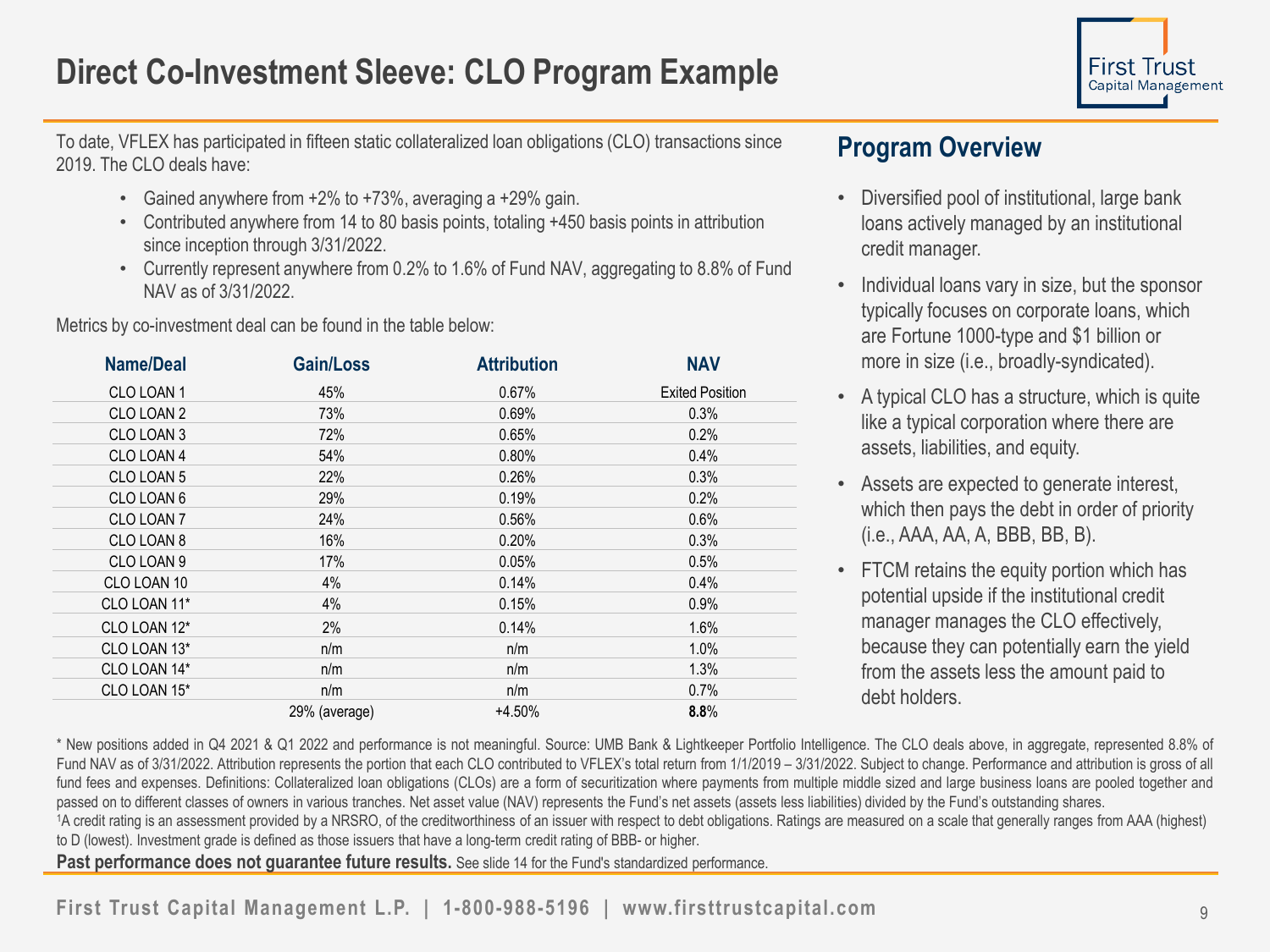## **VFLEX Performance Attribution – 2022**



## **Net Performance Attribution By Asset Class (as of 3/31/2022)**



Source: Lightkeeper Portfolio Analytics. 1/1/22 - 3/31/22.Asset Classes subject to change and should not be considered investment advice.

Please note: Each of these assets have their own set of investment characteristics and risks to consider before investing. Please read the prospectus for more about these risks.

Performance data quoted represents past performance. Past performance is not a guarantee of future results and current performance may be higher or lower than performance quoted. Investment returns and principal value will fluctuate and shares when sold or redeemed, may be worth more or less than their original cost. You can obtain performance information which is current through the most recent *quarter-end by visiting www.firsttrustcapital.com.*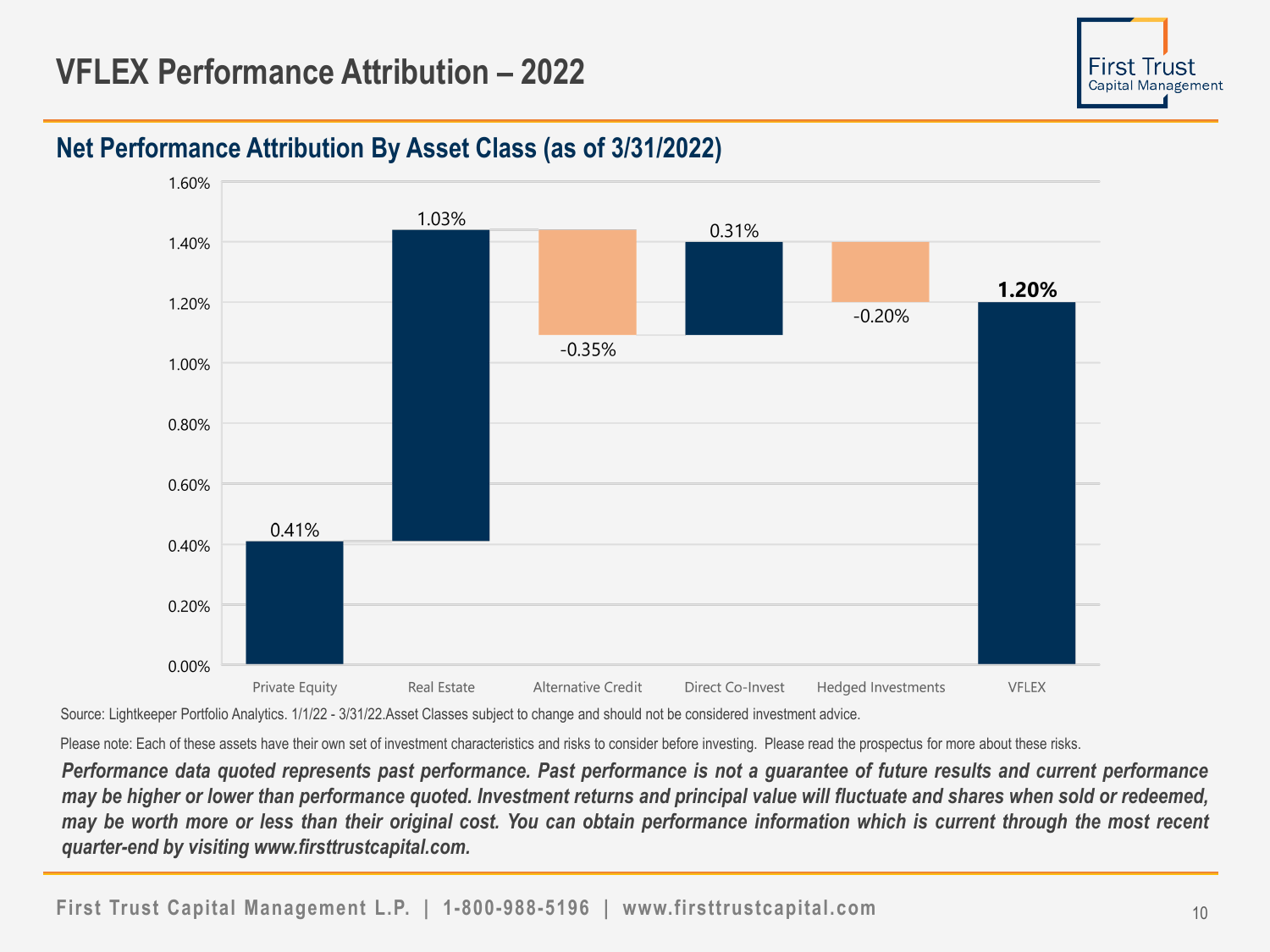## **VFLEX S&P 500 Index Bloomberg U.S. Aggregate Bond Index Average Annualized Volatility** 3.25% 20.10% 3.78% 0% 20% 40% 60% 80% 100% 120% 7/17 7/18 7/19 7/20  $VFI$  FX  $-$ S&P 500 Index Bloomberg U.S. Aggregate Bond Index

**Daily Annualized Volatility**

6/12/2017-3/31/2022. Source: Bloomberg. Time period is rolling 20-day volatility. Indexes are unmanaged and an investor cannot invest directly in an index. Please see index definitions at the end of this presentation. The asset classes shown here offer different characteristics in terms of income, tax treatment, capital appreciation and risk. Stocks are subject to risks such as an economic recession and the possible deterioration of either the financial condition of the issuers of the equity securities or the general condition of the stock market. Bonds are subject to fluctuations due to higher interest rates, economic recession, deterioration of the bond market or investors' perception thereof, possible downgrades and defaults of interest and/or principal.

Performance data quoted represents past performance. Past performance is not a guarantee of future results and current performance may be higher or lower than performance quoted. Investment returns and principal value will fluctuate and shares when sold or redeemed, may be worth more or less than their original cost. You can obtain performance information which is current through the most recent *quarter-end by visiting www.firsttrustcapital.com.*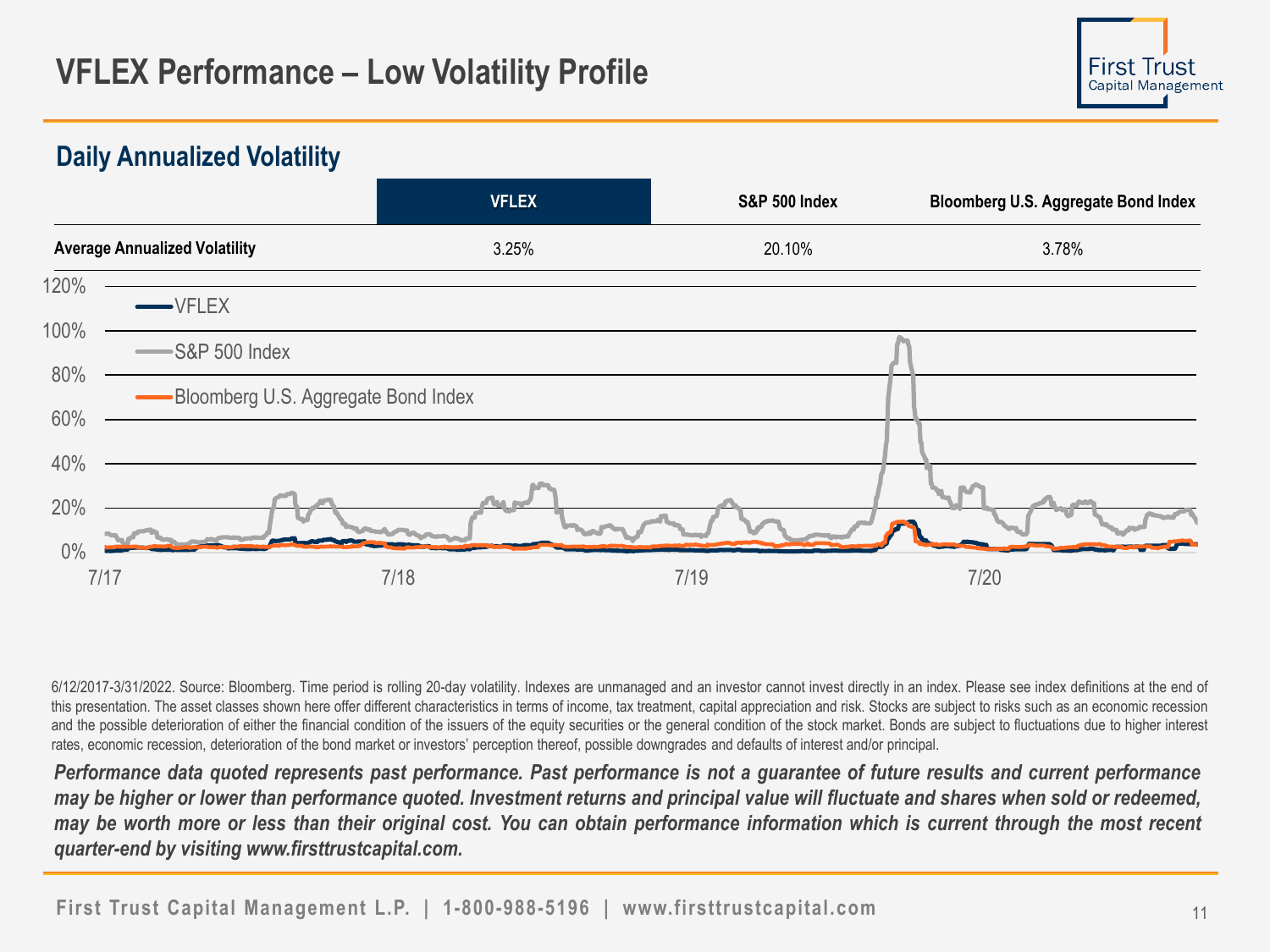## **VFLEX Performance – Lack of Downside Capture to Stocks**

- First Irust Capital Management
- There have been 352 (out of 820) days in which the S&P 500 Index was down between 1/1/2019 and 3/31/2022.\* On those 352 days in which equity markets were down:
	- The S&P 500 Index averaged down -0.91%.
	- VFLEX averaged a return of -0.01%.
	- VFLEX only declined on 115 of those 352 days, or 32% of the time.

#### **Average Returns On Down Stock Market Days**

| $0.00\%$  |                      |                 |
|-----------|----------------------|-----------------|
|           | $-0.01%$             |                 |
| $-0.20%$  |                      |                 |
|           |                      |                 |
| $-0.40%$  |                      |                 |
| $-0.60%$  |                      |                 |
|           |                      |                 |
| $-0.80%$  |                      |                 |
|           |                      | $-0.91%$        |
| $-1.00\%$ |                      |                 |
|           | $\blacksquare$ VFLEX | ■ S&P 500 Index |

\*Fund mandate and portfolio construction was updated materially on 1/2019 to expand VFLEX to less-liquid alternative investments with unique illiquidity premiums. Indexes are unmanaged and it is not possible to invest directly in an index. Please see index definitions at the end of this presentation.

Performance data quoted represents past performance. Past performance is not a guarantee of future results and current performance may be higher or lower than performance quoted. Investment returns and principal value will fluctuate and shares when sold or redeemed. may be worth more or less than their original cost. You can obtain performance information which is current through the most recent *quarter-end by visiting www.firsttrustcapital.com.*

**First Trust Capital Management L.P. | 1-800-988-5196 | www.firsttrustcapital.com**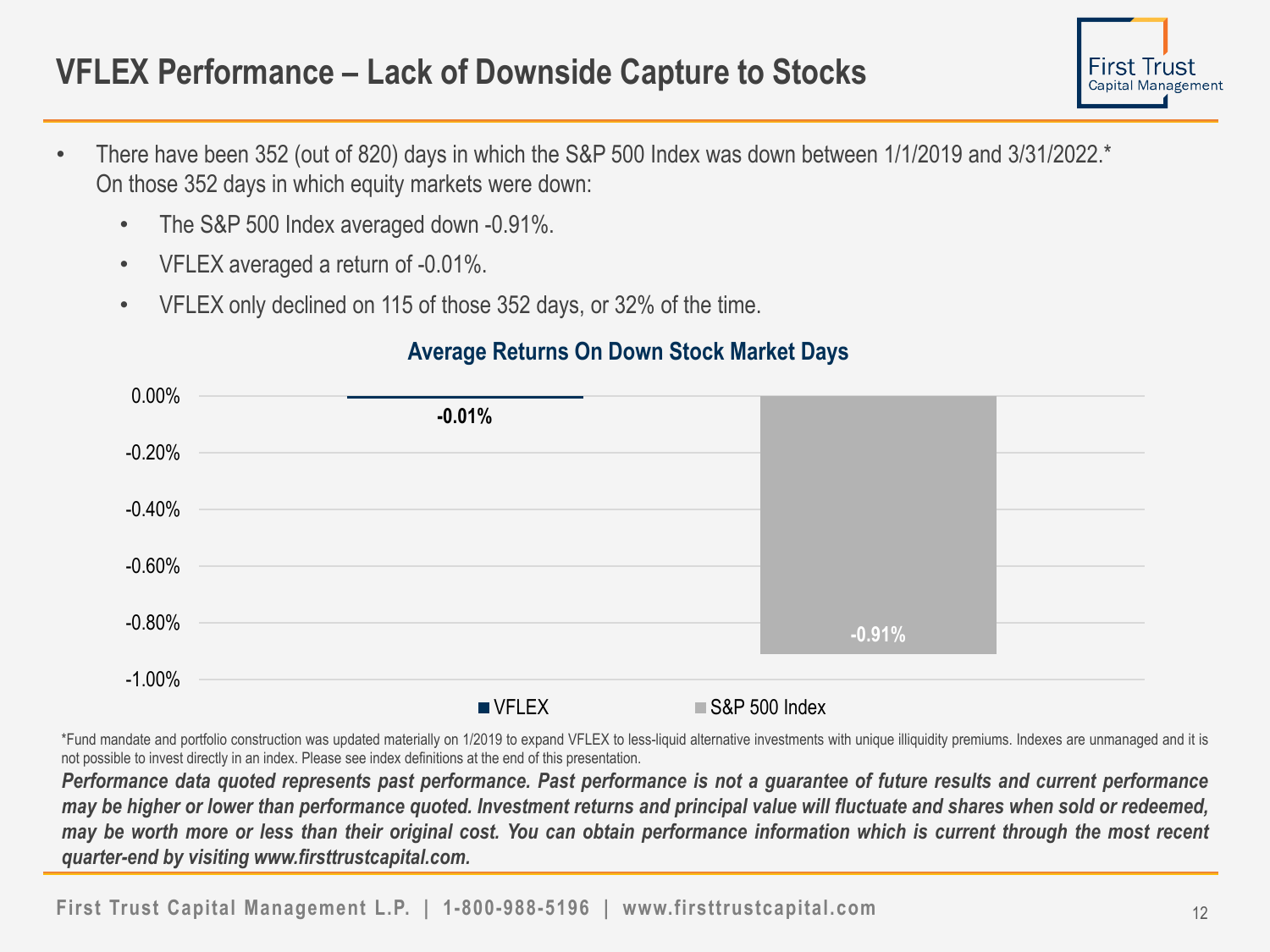## **VFLEX Performance – Differentiated Return from Bonds**



- We believe VFLEX can provide a differentiated return stream from bonds.
- On down days for bond markets between 1/1/2019 and 3/31/2022\*, the Bloomberg U.S. Aggregate Bond Index has lost an average of -0.20%.
- On those same down days for bonds, VFLEX has averaged up +0.04% with positive returns 60% of the time.



### **Average Returns On Down Bond Market Days**

\*Fund mandate and portfolio construction was updated materially on 1/2019 to expand VFLEX to less-liquid alternative investments with unique illiquidity premiums. Indexes are unmanaged and it is not possible to invest directly in an index. Please see index definitions at the end of this presentation.

Performance data quoted represents past performance. Past performance is not a quarantee of future results and current performance may be higher or lower than performance quoted. Investment returns and principal value will fluctuate and shares when sold or redeemed, may be worth more or less than their original cost. You can obtain performance information which is current through the most recent *quarter-end by visiting www.firsttrustcapital.com.*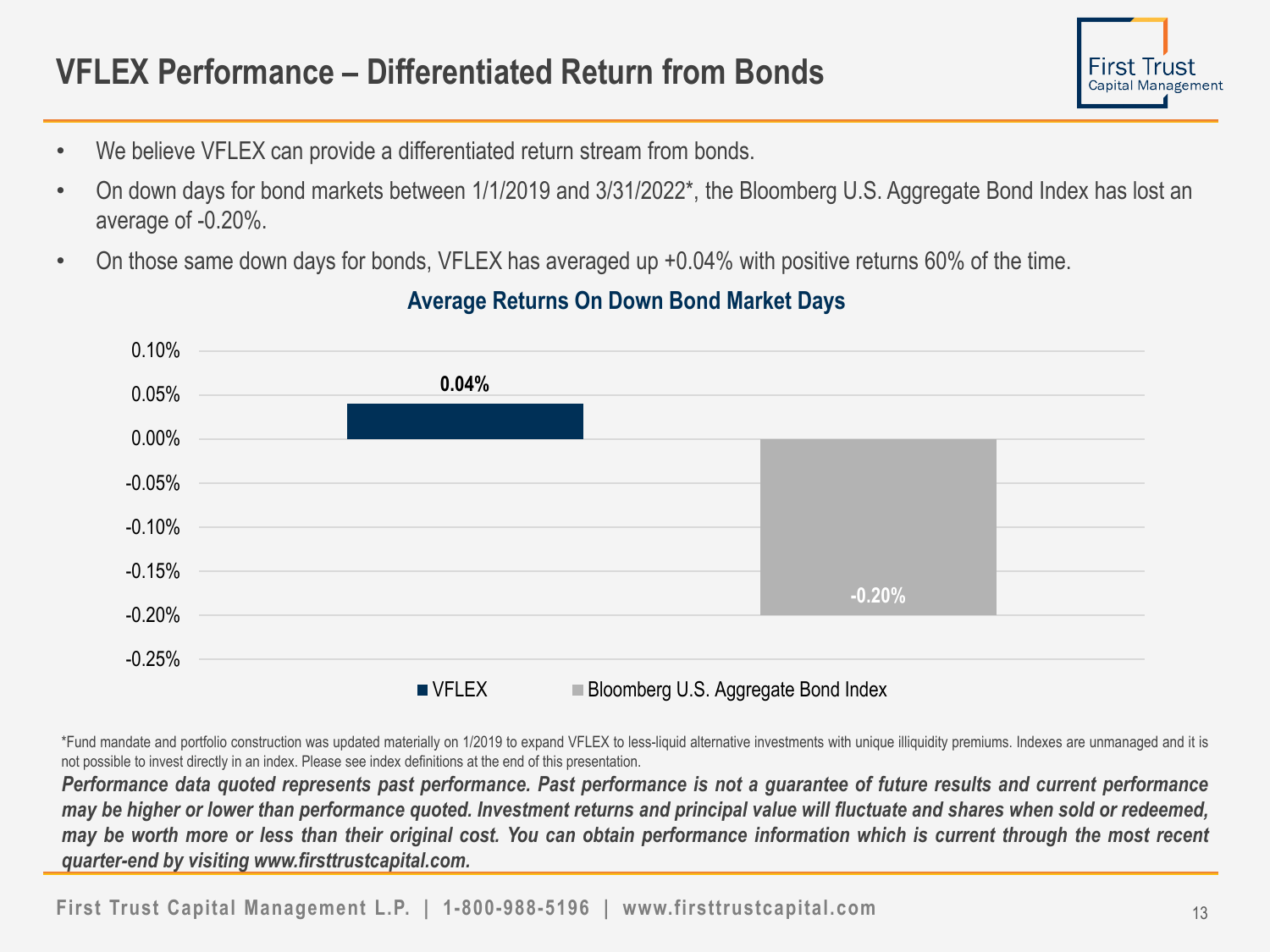| Net Asset Value (NAV)*                 | 3 Month | <b>YTD</b> | 1 Year  | 2 Year  | 3 Year | <b>Since Fund</b><br>Inception |
|----------------------------------------|---------|------------|---------|---------|--------|--------------------------------|
| VFLEX - Class I Shares                 | 1.20    | 1.20       | 10.80   | 16.62   | 8.96   | 6.11                           |
| <b>Index Performance**</b>             |         |            |         |         |        |                                |
| ICE BofA 3-Month<br>US Treasury Index  | 0.04    | 0.04       | 0.06    | 0.09    | 0.81   | 1.15                           |
| Bloomberg U.S. Aggregate<br>Bond Index | $-5.93$ | $-5.93$    | $-4.15$ | $-1.72$ | 1.69   | 1.95                           |

Performance data quoted represents past performance. Past performance is not a quarantee of future results and current performance may be higher or lower than performance quoted. Investment returns and principal value will fluctuate and shares when sold or redeemed, may be worth more or less than their original cost. You can obtain performance information which is current through the most recent *quarter-end by visiting www.firsttrustcapital.com.*

Inception Date: June 12, 2017. Gross Expense Ratio: 3.27%. Net Expense Ratio: 2.83%.

Pursuant to contract, First Trust Capital Management has agreed to waive fees and/or pay Fund expenses to prevent the annual net expense ratio of Class I shares from exceeding 1.25% of the average daily net assets, respectively, excluding 12b-1 distribution and service fees and certain other expenses as described in the prospectus until 11/1/2022. Currently, the net expense ratio is the amount applied to each share's NAV. Expense limitations may be terminated or modified prior to their expiration only with the approval of the Board of Trustees of First Trust Capital Management.

\*NAV represent the Fund's net assets (assets less liabilities) divided by the Fund's outstanding shares.

\*\*Performance information for the indexes is for illustrative purposes only and does not represent actual fund performance. Indexes do not charge management fees or brokerage expenses, and no such fees or expenses were deducted from the performance shown. All Index returns assume that dividends are reinvested when they are received. Indexes are unmanaged and an investor cannot invest directly into an index.

The Fund invests in securities with limited or no secondary market and are deemed to be illiquid. Valuation of illiquid securities is extremely limited. Portfolio holdings are priced either on a daily, monthly, and/or quarterly basis utilizing a variety of valuation methods such as proxy, matrix and third-party pricing. The accuracy of these valuations will vary, and actual tender price of the fund may be materially lower than any past valuation.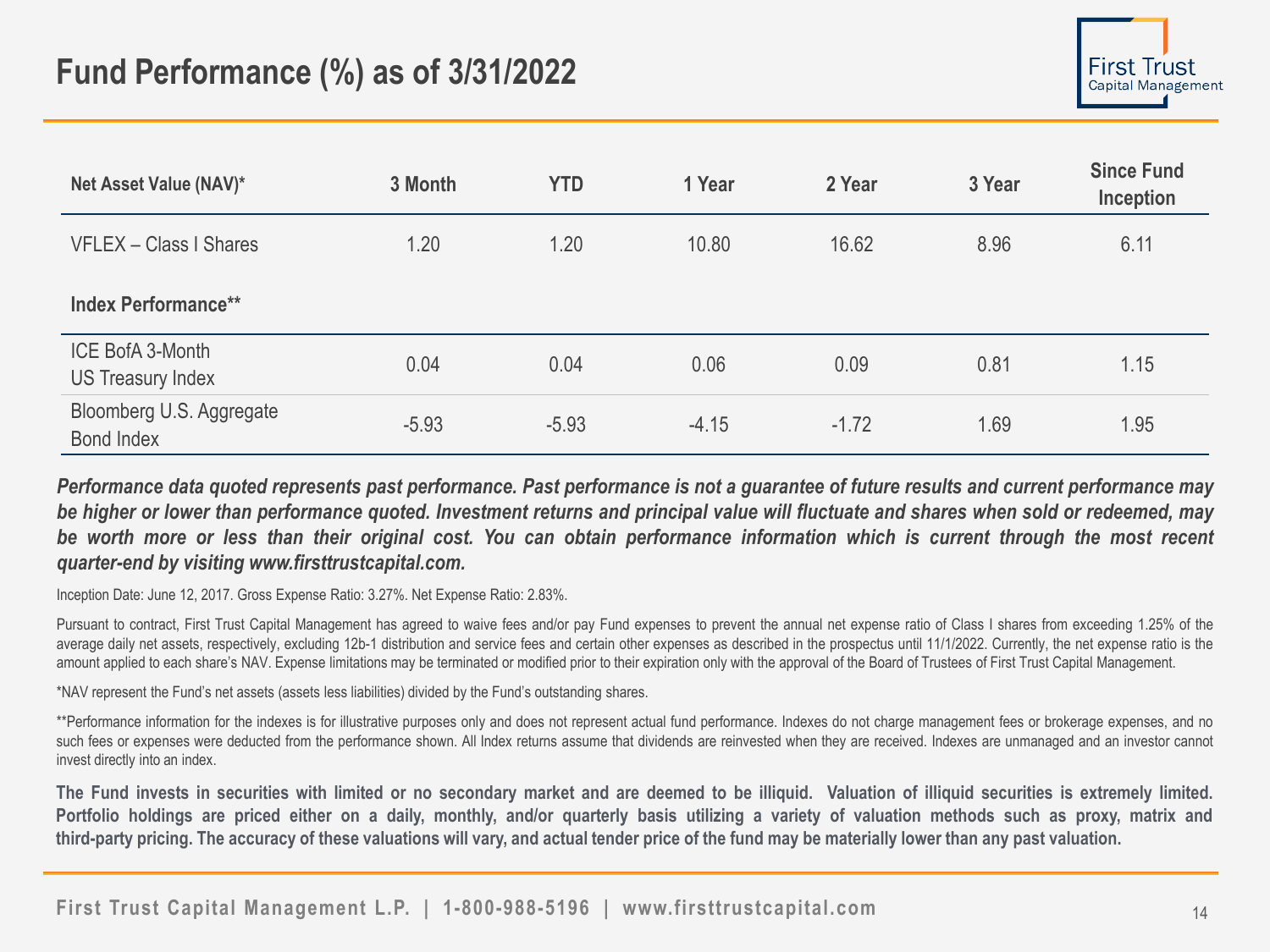## **Index Definitions**

The IDC US Treasury 7-10 Year Index measures the performance of public obligations of the U.S. Treasury that has a remaining maturity of greater than seven years and less than or equal to ten years.

The **Russell 1000 Value Index** refers to a composite of large and mid-cap companies located in the United States that also exhibit a value probability.

The **ICE AMT-Free US National Municipal Index** measures the performance of the investment-grade segment of the U.S. municipal bond market & there were 8,274 issues in the Index.

The FTSE Nareit Equity REITS Index is a free-float adjusted, market capitalization-weighted index of U.S. equity REITs. Constituents of the index include all tax-qualified REITs with more than 50 percent of total assets in qualifying real estate assets other than mortgages secured by real property.

The **Russell 1000 Utilities Index** measures the US utility equities within the Russell 1000 Index.

The **Markit iBoxx USD Liquid High Yield Index** consists of liquid USD high yield bonds, selected to provide a balanced representation of the USD high yield.

The **S&P 500 Index** is an unmanaged index of 500 companies used to measure large-cap U.S. stock market performance.

The Bloomberg U.S. Aggregate Bond Index represents securities that are SEC-registered, taxable, and dollar denominated. The index covers the U.S. investment grade fixed rate bond market, with index components for government and corporate securities, mortgage pass-through securities, and asset-backed securities. These major sectors are subdivided into more specific indices that are calculated and reported on a regular basis.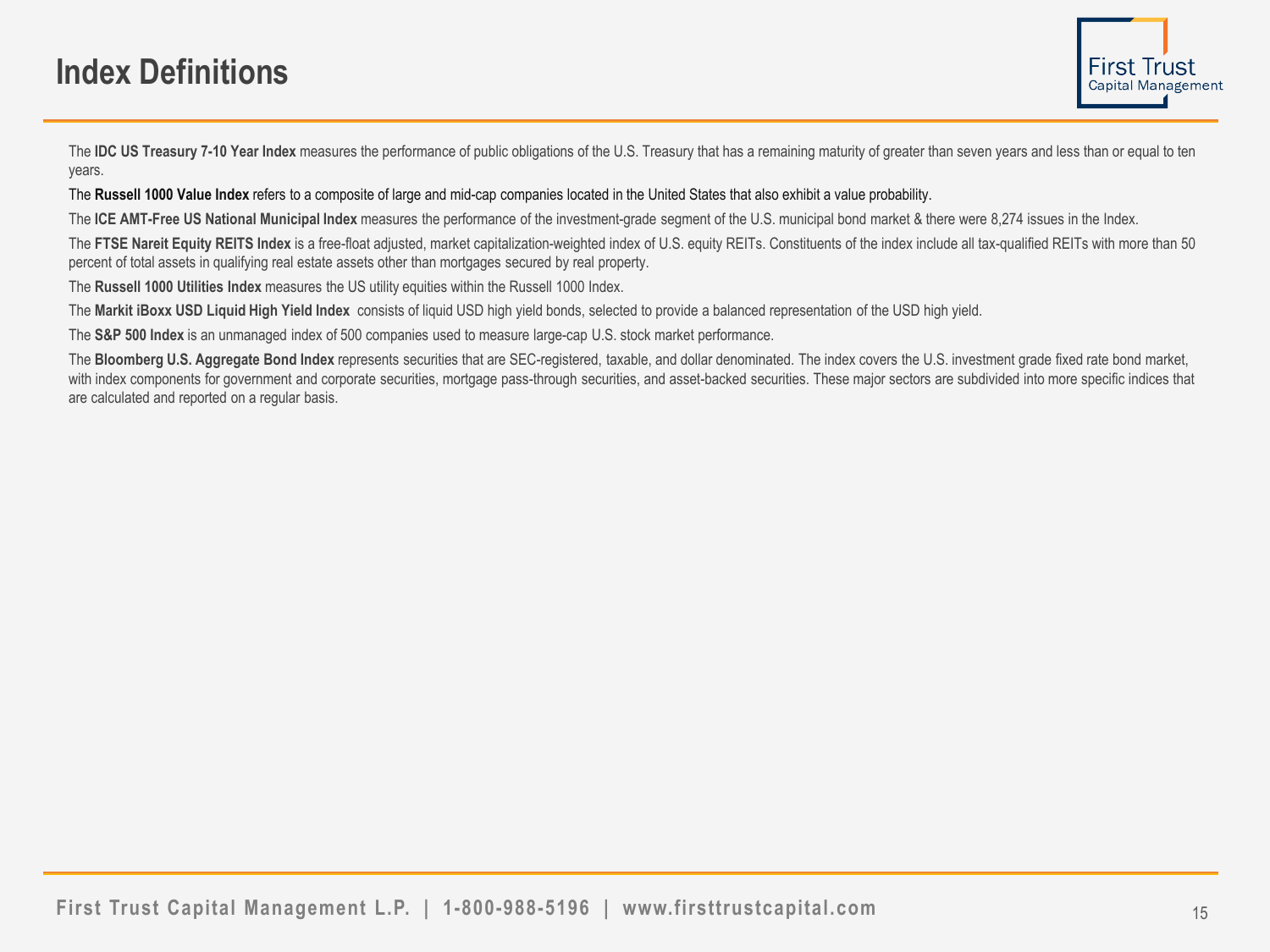## **Risk Considerations**

Alternative investments may employ complex strategies, have unique investment and risk characteristics and may not be appropriate for all investors.

The Fund's shares will change in value and you could lose money by investing in the Fund. There can be no assurance that the Fund's investment objective will be achieved. In managing the Fund's investment portfolio, the portfolio managers will apply investment techniques and risk analyses that may not have the desired result.

The investment manager and sub-advisors of a multi-managed fund make investment recommendations independently and they may not complement each other. This may result in an increase in the Fund's portfolio turnover rate and higher transaction costs and risks.

One of the principal risks of investing in a fund is market risk. Market risk is the risk that a particular stock owned by a fund, fund shares or stocks in general may fall in value. In February 2022, Russia invaded Ukraine which has caused and could continue to cause significant market disruptions and volatility within the markets in Russia, Europe, and the United States. The hostilities and sanctions resulting from those hostilities could have a significant impact on certain fund investments as well as fund performance. The COVID-19 global pandemic has caused and may continue to cause significant volatility and declines in global financial markets. While the U.S. has resumed "reasonably" normal business activity, many countries continue to impose lockdown measures. Additionally, there is no guarantee that vaccines will be effective against emerging variants of the disease.

The Fund is structured as an interval fund and has adopted a policy to make quarterly repurchase offers, at per-class NAV, of not less than 5% of the Fund's outstanding shares on the repurchase request deadline. There is no guarantee that shareholders will be able to sell all the shares that they want to sell in any repurchase offer. If a repurchase offer is oversubscribed, the Fund may repurchase only a pro rata portion of the shares tendered by each shareholder. The repurchase policy will decrease the size of the Fund over time and may force the Fund to sell assets. It may also reduce the investment opportunities available to it and cause its expense ratio to increase. In addition, the Fund may need to liquidate holdings earlier than desired, potentially resulting in losses and increasing portfolio turnover.

The Fund is subject to limited liquidity since shareholders will not be able to redeem shares daily or on demand. Shares are not transferable, and liquidity is only provided through repurchase offers made quarterly by the Fund. Fund holdings may be or may become illiquid.

A fund classified as "non-diversified" may invest a relatively high percentage of its assets in a limited number of issuers. As a result, a fund may be more susceptible to a single adverse economic or regulatory occurrence affecting one or more of these issuers, experience increased volatility and be highly concentrated in certain issuers.

Certain underlying funds are not registered under the securities laws and their portfolio holdings may not be disclosed. Unregistered funds may have less investor protection and transparency than registered funds.

Because the shares of CEFs cannot be redeemed upon demand, shares of many CEFs will trade on exchanges at market prices rather than net asset value, which may cause the shares to trade at a price greater than NAV (premium) or less than NAV (discount).

The Fund may invest in the shares of other investment funds which involves additional expenses that would not be present in a direct investment in the underlying funds. In addition, the Fund's investment performance and risks may be related to the investment performance and risks of the underlying funds.

Collateralized loan obligations ("CLOs") carry additional risks, including, the possibility that distributions from collateral securities will not be adequate to make interest or other payments, the quality of the collateral may decline in value or default, the possibility that the investments in CLOs are subordinate to other classes or tranches, and the complex structure of the security may not be fully understood at the time of investment and may produce disputes with the issuer or unexpected investment results.

Certain fund holdings may be thinly traded or have a limited trading market and as a result may be characterized by the Fund as illiquid securities.

Mortgage-related securities are more susceptible to adverse economic, political or regulatory events that affect the value of real estate. They are also subject to the risk that the rate of mortgage prepayments decreases, which extends the average life of a security and increases the interest rate exposure.

Investments in companies that are the subject of a publicly announced transaction carry the risk the transaction is renegotiated, takes longer to complete than originally planned and that the transaction is never completed. Any such event could cause the Fund to incur a loss. The risk/reward payout of merger arbitrage strategies typically is asymmetric, with the losses in failed transactions often far exceeding the gains in successful transactions.

The stocks of companies that have recently conducted an initial public offering are often subject to price volatility and speculative trading. These stocks may have exhibited above average price appreciation in connection with the initial public offering prior to inclusion in the Fund. The price of stocks included in the Fund may not continue to appreciate and their performance may not replicate the performance exhibited in the past.

The use of derivatives, including futures, options, swap agreements, and forward contracts, can lead to losses because of adverse movements in the price or value of the underlying asset, index or rate, which may be magnified by certain features of the derivatives.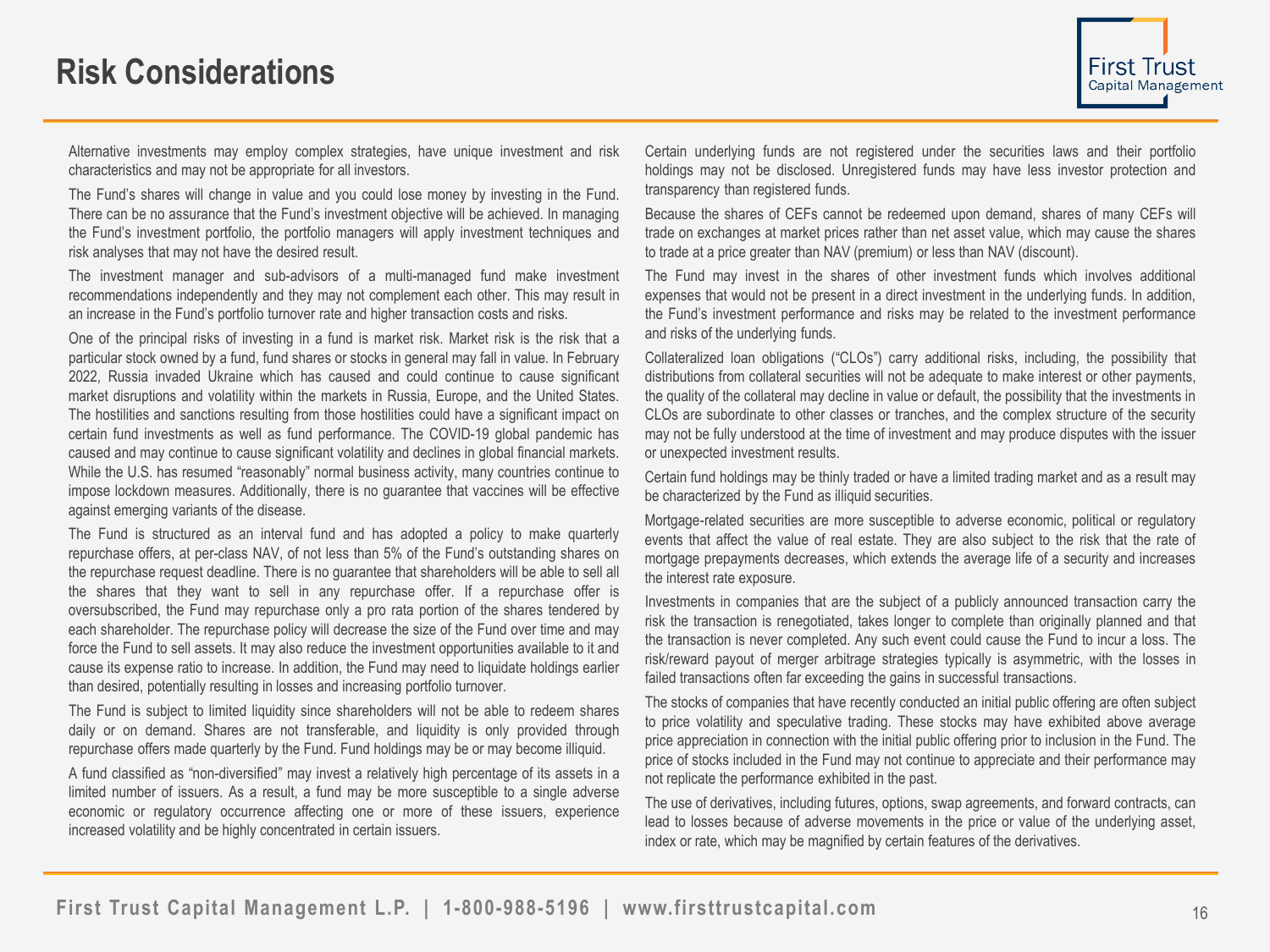Short selling creates special risks which could result in increased gains or losses and volatility of returns. Because losses on short sales arise from increases in the value of the security sold short, such losses are theoretically unlimited.

The Fund's use of leverage may result in losses that exceed the amount originally invested and may accelerate the rates of losses.

The Fund may be subject to the risk that a counterparty will not fulfill its obligations which may result in significant financial loss to the Fund.

Certain securities held by the Fund are subject to call, credit, default, inflation, income, interest rate, extension, and prepayment risks. These risks could result in a decline in a security's value and/or income, increased volatility as interest rates rise or fall and have an adverse impact on the Fund's performance.

High yield securities, or "junk" bonds, are less liquid and are subject to greater market fluctuations and risk of loss than securities with higher ratings, and therefore, are considered to be highly speculative.

Repurchase agreements typically involve the acquisition by the Fund of fixed-income securities from a selling financial institution such as a bank or broker-dealer. The Fund may incur a loss if the other party to a repurchase agreement is unwilling or unable to fulfill its contractual obligations to repurchase the underlying security. Reverse repurchase agreements involve the risk that the other party may fail to return the securities in a timely manner or at all. The Fund could lose money if it is unable to recover the securities and/or if the value of collateral held by the Fund, including the value of the investments made with cash collateral, is less than the value of securities.

To the extent a fund invests in floating or variable rate obligations that use the London Interbank Offered Rate ("LIBOR") as a reference interest rate, it is subject to LIBOR Risk. The United Kingdom's Financial Conduct Authority, which regulates LIBOR, has ceased making LIBOR available as a reference rate over a phase-out period that began December 31, 2021. There is no assurance that any alternative reference rate, including the Secured Overnight Financing Rate ("SOFR") will be similar to or produce the same value or economic equivalence as LIBOR or that instruments using an alternative rate will have the same volume or liquidity. The unavailability or replacement of LIBOR may affect the value, liquidity or return on certain fund investments and may result in costs incurred in connection with closing out positions and entering into new trades. Any potential effects of the transition away from LIBOR on a fund or on certain instruments in which a fund invests can be difficult to ascertain, and they may vary depending on a variety of factors, and they could result in losses to a fund.

Securities of micro, small- and mid-capitalization companies may experience greater price volatility and be less liquid than larger, more established companies.

Securities of non-U.S. issuers are subject to additional risks, including currency fluctuations, political risks, withholding, the lack of adequate financial information, and exchange control restrictions impacting non-U.S. issuers. These risks may be heightened for securities of companies located in, or with significant operations in, emerging market countries.

Changes in currency exchange rates and the relative value of non-US currencies may affect the value of the Fund's investments and the value of the Fund's shares.

Stocks with growth characteristics tend to be more volatile than certain other stocks and their prices may fluctuate more dramatically than the overall stock market.

A fund with significant exposure to a single sector may be more affected by an adverse economic or political development than a broadly diversified fund.

High portfolio turnover may result in higher levels of transaction costs and may generate greater tax liabilities for shareholders.

A fund may hold securities or other assets that may be valued on the basis of factors other than market quotations. This may occur because the asset or security does not trade on a centralized exchange, or in times of market turmoil or reduced liquidity. Portfolio holdings that are valued using techniques other than market quotations, including "fair valued" assets or securities, may be subject to greater fluctuation in their valuations from one day to the next than if market quotations were used. There is no assurance that a fund could sell or close out a portfolio position for the value established for it at any time.

Value stocks are subject to the risk that valuations never improve or that the returns on value stocks are less than returns on other styles of investing or the overall stock market.

Securities issued or guaranteed by federal agencies and U.S. government sponsored instrumentalities may or may not be backed by the full faith and credit of the U.S. government.

As the use of Internet technology has become more prevalent in the course of business, funds have become more susceptible to potential operational risks through breaches in cyber security.

First Trust Capital Management is the adviser to the Fund. The Fund's distributor is First Trust Portfolios L.P.

The information presented is not intended to constitute an investment recommendation for, or advice to, any specific person. By providing this information, First Trust is not undertaking to give advice in any fiduciary capacity within the meaning of ERISA, the Internal Revenue Code or any other regulatory framework. Financial professionals are responsible for evaluating investment risks independently and for exercising independent judgment in determining whether investments are appropriate for their clients.

The Fund invests in securities with limited or no secondary market and are deemed to be illiquid. Valuation of illiquid securities is extremely limited. Portfolio holdings are priced either on a daily, monthly, and/or quarterly basis utilizing a variety of valuation methods such as proxy, matrix and third-party pricing. The accuracy of these valuations will vary, and actual tender price of the fund may be materially lower than any past valuation.